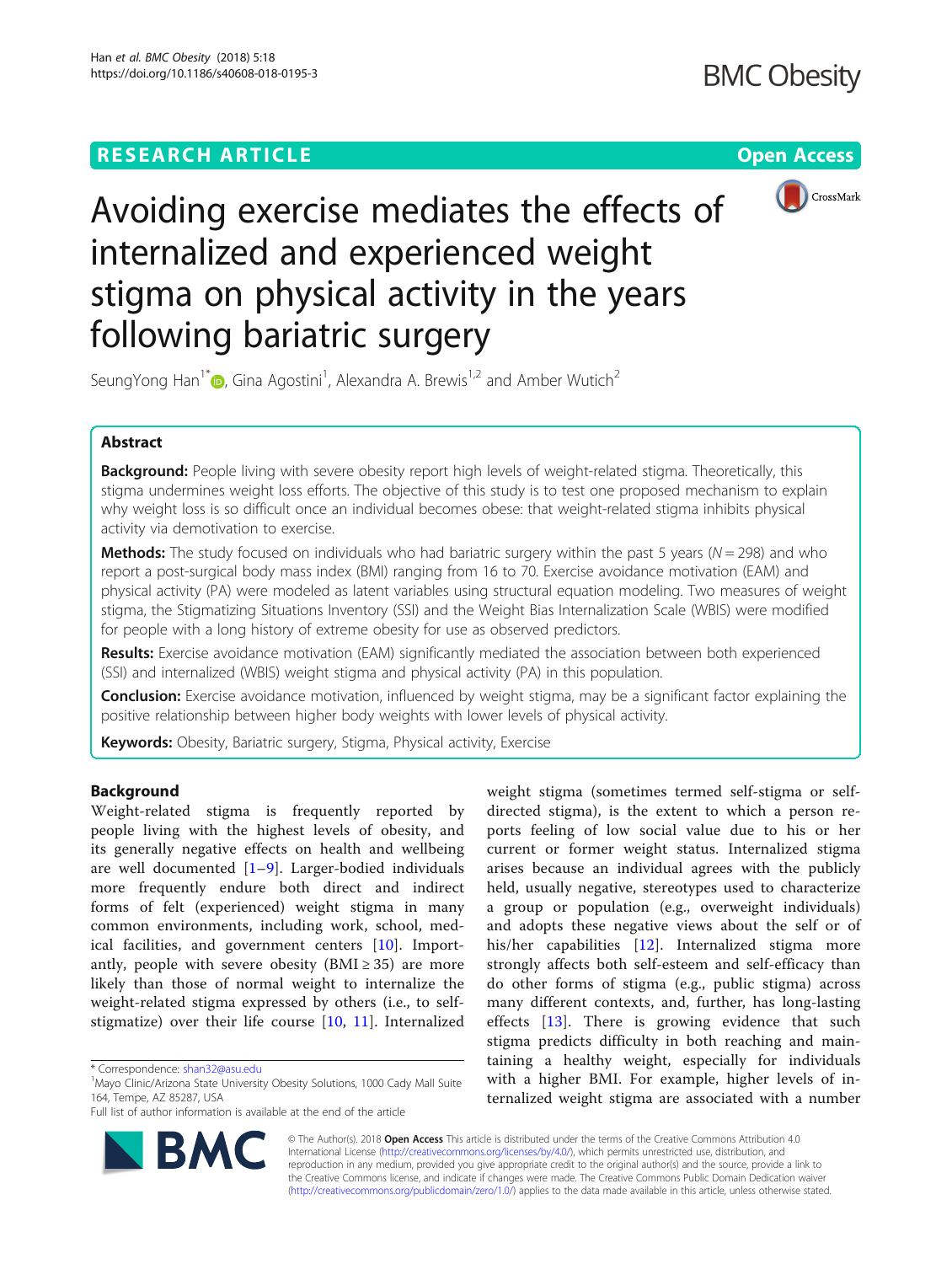of behavioral changes, including greater calorie consumption, demotivation to diet, and binge eating disorder, all factors that can stymie weight loss  $[4, 14-16]$  $[4, 14-16]$  $[4, 14-16]$  $[4, 14-16]$  $[4, 14-16]$  $[4, 14-16]$  $[4, 14-16]$ . Furthermore, individuals who report high levels of internalized weight stigma are less likely to show improvement when they do seek treatment for disordered eating [[17](#page-7-0)].

Weight stigma also impacts behaviors and attitudes toward physical activity. This can manifest as a reluctance to engage in specific, public forms of activity (e.g., gyms, swimming pools, or social sports teams) or as exercise avoidance more generally [[1,](#page-7-0) [10](#page-7-0), [18,](#page-7-0) [19](#page-7-0)]. For example, Vartanian and Shaprow [\[20](#page-7-0)] found a significant effect of experienced weight stigma on exercise avoidance in female college students which predicted less frequent bouts of strenuous and moderate physical activity. These effects were exacerbated among those already overweight and obese, or who believed themselves to be so. In a study of adult females with a body mass index (BMI) at or over 25, Pearl, Puhl, and Dovidio [\[21](#page-7-0)] found a significant effect of experienced weight stigma on exercise behavior and, further, that internalized weight stigma partially mediated this association. Similarly, among males who perceived themselves as overweight or obese, internalized societal attitudes toward appearance (including anti-fat attitudes) moderated the association between experienced weight stigma and exercise avoidance, which itself was negatively associated with selfreported strenuous exercise [[18](#page-7-0)]. Among health program enrollees, Mensinger et al. [\[22\]](#page-7-0) discovered that individuals who initially reported lower internalized weight stigma also had greater enjoyment of and engagement in moderate intensity physical activity (PA) while those individuals with high levels of internalized stigma showed little change to either over 6 months. While exercise avoidance was not a specific target of this study, these more negative attitudes towards exercise may express as a general reluctance to engage in activity (i.e., exercise avoidance). In total, these studies suggest that the mechanisms fueling exercise avoidance include direct and immediate concerns of judgment or mistreatment, but also that internalized stigma may undermine self-efficacy  $[17, 21-23]$  $[17, 21-23]$  $[17, 21-23]$  $[17, 21-23]$  $[17, 21-23]$  $[17, 21-23]$  to create a "why try" mentality when it comes to weight loss, particularly when an individual is overweight [\[10](#page-7-0), [19](#page-7-0), [21,](#page-7-0) [24](#page-7-0)–[27\]](#page-7-0).

To expand the evidential basis of how stigma shapes exercise avoidance, here we focus on a population of bariatric patients in the years after their surgery. This is a population where the connections between stigma, obesity, and exercise avoidance decisions should be especially apparent. Bariatric (weight loss) patients decide to have surgery after difficult and long, often lifetime, struggles with both high body weight and the stigma it engenders [[28\]](#page-8-0). To qualify for surgery, patients must often have a BMI of 40 or above, or a BMI of 35 or more (technically severe obesity) with associated co-

morbidities. Studies show that individuals who elect to have surgery commonly report long-term exposure to stigmatized treatment by others, such as being stared at, enduring negative statements from children or other adults, and being overlooked for certain opportunities (e.g., work promotion) [\[1,](#page-7-0) [28](#page-8-0), [29](#page-8-0)]. Evidence suggests that social stigmas are more severe and more likely to manifest as internalized stigma or self-blame when an individual is deemed personally responsible for his/her stigmatizing condition (i.e., being overweight), the effects of which are long lasting and may persist even if the stigmatizing variables change. [\[15](#page-7-0), [30](#page-8-0), [31\]](#page-8-0).

After surgery, clinicians set guidelines for physical activity to assist with both weight-loss and maintenance [[32](#page-8-0)–[34](#page-8-0)]. However, Bond et al. [[35](#page-8-0)] found no significant difference in moderate-to-vigorous physical activity (MVPA) tracked via accelerometer between patients assessed at presurgical and postsurgical (6 month) windows. For individuals like bariatric surgery patients who have lost a substantial amount of weight, a high level of physical activity is crucial to maintain their reduced weight status and prevent regain [[36](#page-8-0)–[39](#page-8-0)]. And yet bariatric surgery patients are less likely to comply with physical activity guidelines than other guidelines, including dietary ones, with rates of exercise program noncompliance increasing after surgery [[40](#page-8-0)–[42](#page-8-0)]. A lack of motivation and related psychological factors have been proposed to explain these persistently low levels of physical activity  $[43]$  $[43]$  $[43]$ . Given this, connecting stigma to exercise avoidance in the years after surgery has important practical applications for understanding (and preventing) weight regain in bariatric patients, particularly given the greater success in long-term weight loss for patients who engage in even low levels of regular physical activity [\[33](#page-8-0), [44\]](#page-8-0).

#### Methods

All participants in this study were identified on the basis of age (greater than 21) and having had bariatric surgery within the previous 5 years in a single large hospital system. Final sample composition was consistent with the hospital's bariatric surgery population generally [[45\]](#page-8-0): patients were primarily female (77%) and Non-Hispanic White (93%). The majority of patients reported undergoing roux-en-y gastric bypass surgery (74%), followed by a sleeve gastrectomy (17%), duodenal switch with biliopancreatic diversion (5%), and laparoscopic gastric binding (2%). Two percent of respondents were uncertain which surgical procedure they received. Patients ranged in age from 19 to 82 years and had a BMI greater than 35 at the time of surgery (see Table [1](#page-2-0)). Data were generated using paper surveys disseminated via mail in 2015 with follow-up phone calls to encourage participation and assist with completion as needed. The survey was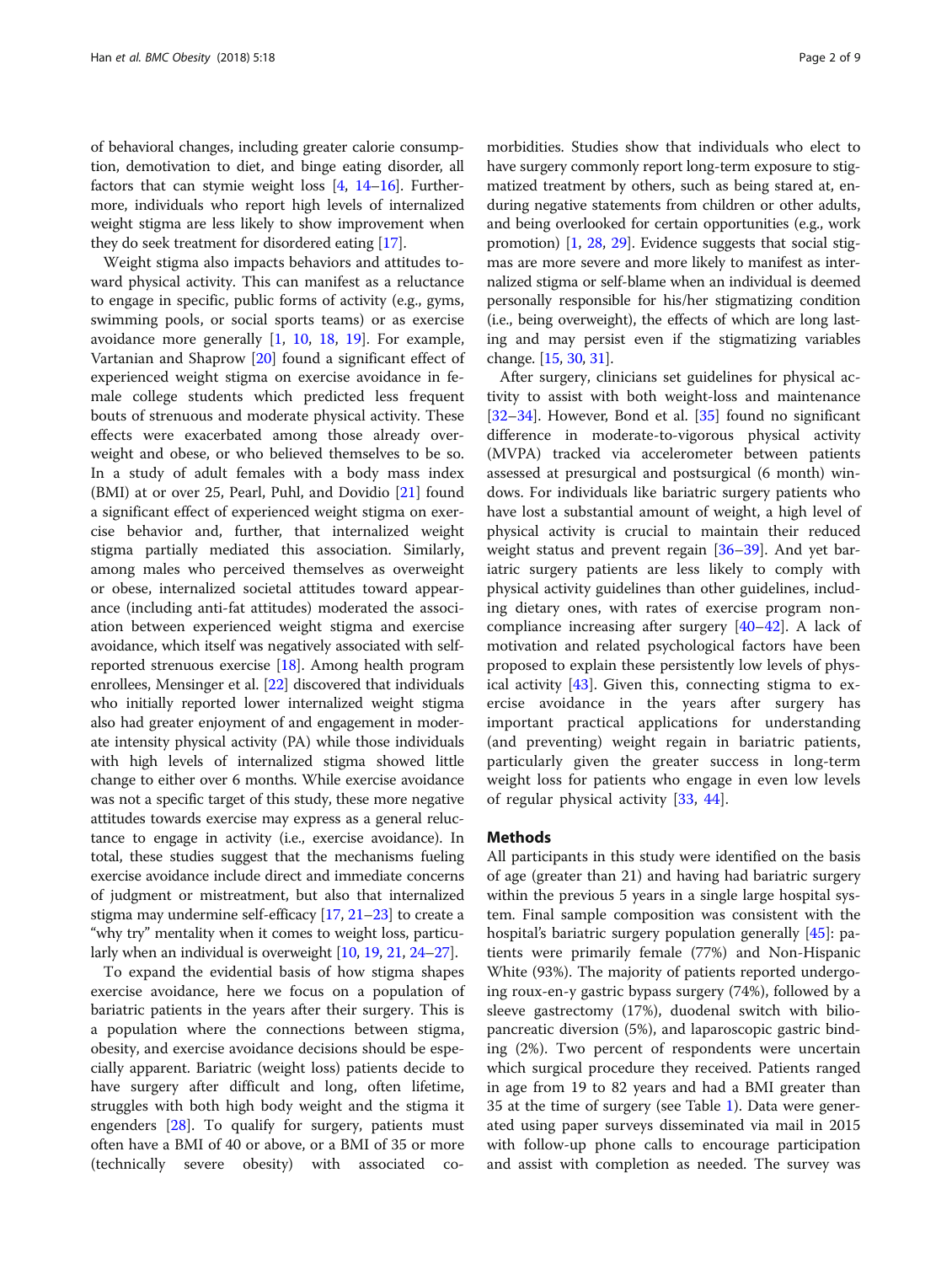N N miss Mean S.D. Min Max Physical activity (PA) Non-vigorous physical activity, days 285 213 4.65 2.13 0 7 Non-moderate physical activity, days 283 15 3.84 2.26 0 7 No walk > 10 mins, days 283 283 15 2.17 2.35 0 7 Exercise Avoidance Motivation (EAM) Uncomfortable going to a gym and the state of the community of the community of the community of the community of the community of the community of the community of the community of the community of the community of the co Too many thin people at a gym and the set of the set of the set of the set of the set of the set of the set of the set of the set of the set of the set of the set of the set of the set of the set of the set of the set of t Embarrassed to use gym equipment  $282$  16 2.04 1.60 1 7 Embarrassed to exercise in public places and the control of the 293 5 1.70 1.34 1 1 7 7 Experienced weight stigma (SSI) 219 79 4.27 7.10 0 66 Internalized weight stigma (WBIS) 283 15 2.33 0.45 1.2 3.5 Covariates Current BMI 291 7 30.60 6.53 16.0 70.4 Weight loss (%) 293 5 −33.36 9.96 −67.9 −1.7 Time since surgery (months) 293 5 20.92 12.44 0 60 Male 289 9 0.23 0.42 0 1 Age 288 10 53.76 12.72 19 82 University or above 295 3 0.45 0.50 0 1

Household income > \$10,000 00 289 9 0.29 0.45 0 1

<span id="page-2-0"></span>Table 1 Summary Statistics of Outcome, Mediator, Predictors, and Covariates

The total sample size is 298

paired with a long-term ethnographic study of bariatric patients' experiences with stigma [\[2](#page-7-0), [28\]](#page-8-0). These associated qualitative interviews informed the survey tool development. All procedures were approved by the relevant university and hospital human subjects review boards. For a mail–disseminated survey of this type, the response rate of 30% (298 out of 994 patients) was excellent.

For data analysis, a structural equation model (SEM) in Mplus 7.4 was used. The visual model of the analysis is presented in Fig. 1, with ovals signifying the latent variables of exercise avoidance motivation (EAM) and physical activity (PA), and boxes reflecting observed variables (4 constructs of exercise avoidance, 3 constructs of

physical activity, as well as experienced (SSI: Stigmatizing Situations Inventory) and internalized (WBIS: Weight Bias Internalization Scale) weight stigma). This analytical approach was suitable for our data and superior to other such methods (e.g., a series of multiple logistic or ordinary least square regressions) in that (1) SEM incorporates random and systematic measurement error in the indicators of EAM and PA; (2) the indirect effects of either experienced or internalized weight stigma through exercise avoidance could be tested, each controlling for the other; and (3) a full sample ( $N = 298$ ) could be used via the full information maximum likelihood (FIML) method to handle missing data in Mplus 7.4 [\[46\]](#page-8-0). In addition, to deal

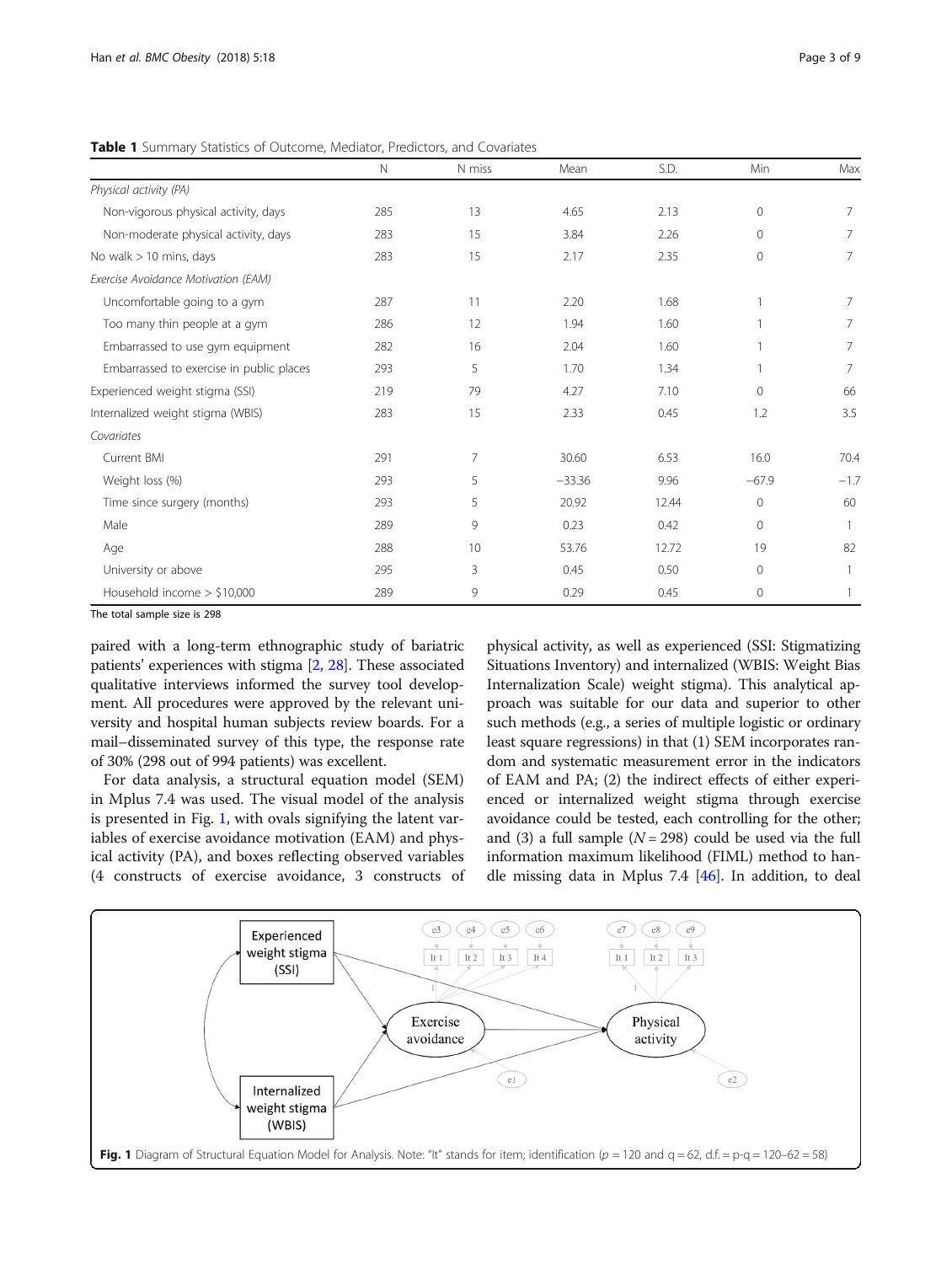with the imbalance of confidence limits due to the nonnormal distribution of the indirect effect, bias-corrected bootstrap confidence intervals after 5000 replications were used to interpret the results. The outcome, one mediator, two predictors, and seven covariates used for the SEM were measured as follows.

#### Physical activity as an outcome

We used a structural equation framework wherein three items of physical activity were used to construct a latent variable measuring overall physical activity: (1) the number of days of no vigorous physical activity per week, (2) the number of days of no moderate physical activity per week, and (3) the number of days not walking more than 10 min per week. Higher values, therefore, indicated lower physical activity. The associations between the latent variable and those three items are visualized in Fig. [1.](#page-2-0) This physical activity index has a medium level of internal consistency using all three items (Cronbach's alpha =  $.68$ ).

# Exercise avoidance as a mediator

The survey adopted eight questions from Vartanian and Shaprow [[20\]](#page-7-0) that were used to construct an exerciseavoidance motivation (EAM) scale. Each question was scored from zero ("not at all true") to seven ("completely true"), and patients reported on their experiences within the prior 3 months. The EAM scale has been employed previously with obese and general populations [\[18](#page-7-0), [20](#page-7-0)], but has not been validated for bariatric populations specifically. In addition, despite the high level of internal consistency for the index using all eight items (Cronbach's alpha = .86), a maximum of four items are recommended to construct a latent variable [\[47](#page-8-0)]. Accordingly, four items were selected based on the results of a common factor analysis allowing two factors (average eigenvalue used as the criterion) to be correlated with each other (oblique PROMAX rotation, results provided upon request). The four questions asked whether a respondent felt (1) uncomfortable going to a gym, (2) that there were too many thin people at the gym, (3) embarrassed to use gym equipment, and (4) embarrassed to exercise in public places, including gyms. Contextually, all four questions refer to gyms, so theoretical internal consistency is high. The associations between the latent variable and these four items are also visualized in Fig. [1](#page-2-0). Higher values for the latent variable, therefore, indicated a greater tendency to avoid exercise.

# External and internal weight stigma measures as predictors

Two indices were used to assess a patient's level of experienced and internalized weight stigma: one focused on experiences of being stigmatized by others (SSI) while

the other captured respondents' weight-related selfjudgment (WBIS). The Stigmatizing Situations Inventory (SSI) measured experiences of weight-related stigma, sources of stigma (e.g., from family or strangers), and encounters with weight-related physical barriers (e.g., illfitting seatbelts) reported by participants. It captured how often people recognize various encounters with stigma in their everyday lives. The SSI index has been applied to both those populations seeking bariatric surgery [[18\]](#page-7-0) and those seeking non-surgical weight loss interventions [[7\]](#page-7-0). We reduced the SSI items from 50 [\[1](#page-7-0)] to 29 to limit respondent burden. Each item was scored from zero ("never") to three ("several times"), and patients reported on experiences during the 3 months prior to the survey. All items were categorized into 11 stigmatizing situations, the sum of which was used to construct the SSI index. It should be noted that for one stigmatizing situation, "being physically attacked," all respondents answered the same: that they had never experienced this situation before. The SSI index was only valid if there are no missing items. The valid range of our constructed index was between 0 and 90, and the level of internal consistency (excluding "being physically attacked" due to no variance) was high (Cronbach's alpha =  $.82$ ).

To assess internalized weight stigma experienced in the 3 months prior to survey, 13 questions were chosen from the original 19 questions used by Durso and Latner [[48\]](#page-8-0) to construct their 11-item Weight Bias Internalized Scale (WBIS). The phrasing of these questions were slightly modified so they would be more applicable to our participants, each of whom had a long history of extreme obesity. To test whether all items reflected the same construct, SAS 9.2 was used to conduct a principal component analysis with varimax rotation on the 13 items following Durso and Latner [[48\]](#page-8-0). Results confirmed that these items clustered around two components (eigenvalues  $> 1$ ), with component 1 explaining most of the variance (73% and eigenvalue = 3.84). Due to the low variance explained by the second component (eigenvalue  $= 1.58$ ) and the single dimensionality of the hypothesized construct, Mplus 9.2 was used to conduct confirmatory factor analysis to assess whether the two components could be merged. Based on these results, six items were dropped from the constructed WBIS because of nonsignificant or low factor loadings (< 0.35). Therefore, an abbreviated 7-item WBIS was used to reflect internalized weight stigma for subsequent analyses (see the Additional file [1](#page-7-0) for the description of the final questions selected) [[49](#page-8-0)]. The final 7-item WBIS was only created for cases where all seven items were complete. The level of internal consistency was high (Cronbach's alpha = .87).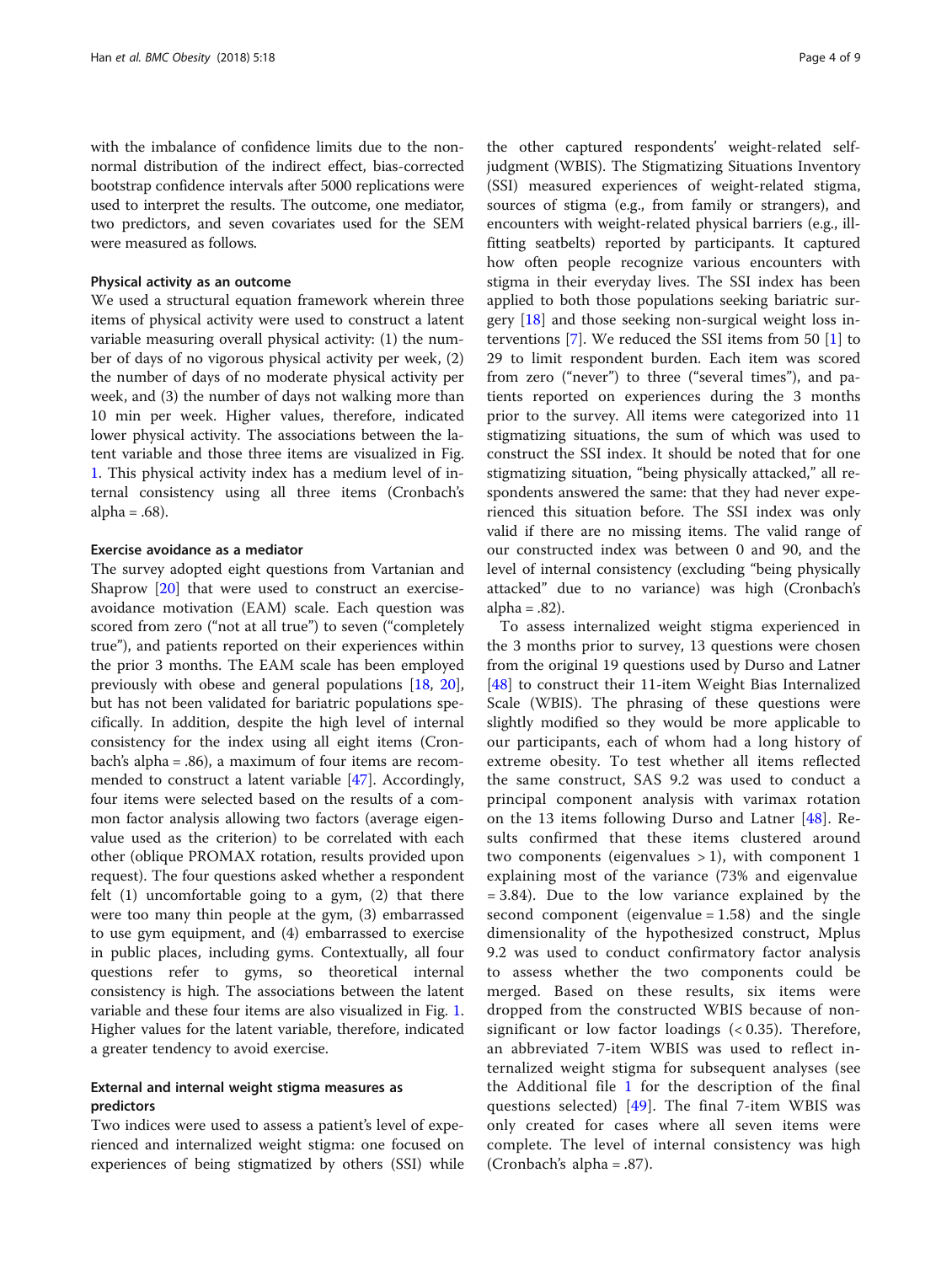# <span id="page-4-0"></span>Covariates

Multiple covariates potentially associated with EAM and PA were controlled for. In addition to body mass index (BMI) at the time of the survey, percent weight change between the time of surgery and the time of survey completion was also controlled in the model. It should be noted that because this survey was part of a larger social science study of patient's lived experience and because medical records were not accessible, direct measurement of weight was not possible. Other covariates included age, gender, time since surgery (months), education (university educated or above), and household income (over \$100,000 or not). Due to low variation within the sample, we did not include ethnicity as a covariate.

# Results

# Summary statistics

Moderate physical activity (PA) was more common than vigorous physical activity among patients after bariatric surgery, and patients walked at least 10 min per week for 2 days on average (see Table [1\)](#page-2-0). All four items of the latent variable of exercise avoidance motivation (EAM) showed relatively low values with wide variance. Bariatric surgery patients had not experienced many stigmatizing situations (SSI) during their lives and showed a relatively low level of internalized weight stigma (WBIS). Results for covariates showed, on average, that the bariatric patients in the sample were middle aged (54 years old), primarily female, highly educated and affluent, that they lost 33% of their weight at the time of surgery, that they still had a high body mass index (BMI > 30), and that surgery was performed more than 21 months before the survey. The percent weight change was not significantly correlated with the three items measuring physical activity. However, it was significantly correlated with whether a respondent felt that there were too many thin people at the gym (coef.  $= 0.19$ , *p*-value  $= 0.0015$ ) and whether they were embarrassed to use gym equipment  $(coef. = 0.13, p-value = 0.0315).$ 

#### Structural equation model results

The main results of the structural equation model are summarized in (Fig. 2, see the Additional file [2](#page-7-0) for the full results). One of our primary interests was whether the effect of weight stigma on physical activity could be mediated by exercise avoidance. All covariates (exogenous variables omitted in Figs. [1](#page-2-0) and 2) were allowed to correlate, and they were uncorrelated with all the errors or disturbances. The test statistic from the Chi-square test comparing the suggested model with the saturated model was 106.522 with 58 degrees of freedom (p-value = .0001), but this was likely due to the relatively large sample size  $(N = 298)$ . The other fit statistics indicated good fit to the data with RMSEA close to 0.05 (=0.053 with 90% C.I. [0.037; 0.069]) and CFI and TLI larger than .90 (CFI =  $0.933$  and TLI =  $0.904$ ).

The unstandardized and standardized estimated direct effects are summarized in Fig. 2. Both experienced (SSI) and internalized (WBIS) weight stigma had significant and positive effects on exercise avoidance motivation  $(EAM)$  at the *p*-value .05 level. On the other hand, neither SSI nor WBIS showed a significant *direct* effect on physical activity (PA). Only EAM showed a marginally significant effect on PA ( $p$ -value = 0.063). The absence of a direct effect of experienced and internalized weight stigma on PA does not necessarily mean that indirect effects do not exist. The estimated direct, indirect, and total effects of each type of weight stigma after 4856 successful bootstraps (5000 attempts) are summarized in Table [2.](#page-5-0) The numbers are unstandardized estimates. The bias-corrected 95% confidence intervals confirmed that EAM significantly mediated the associations of PA with both SSI and WBIS. In detail, there was a 0.066 unit increase in the latent variable of PA through EAM for every unit increase in WBIS. The scale of a latent

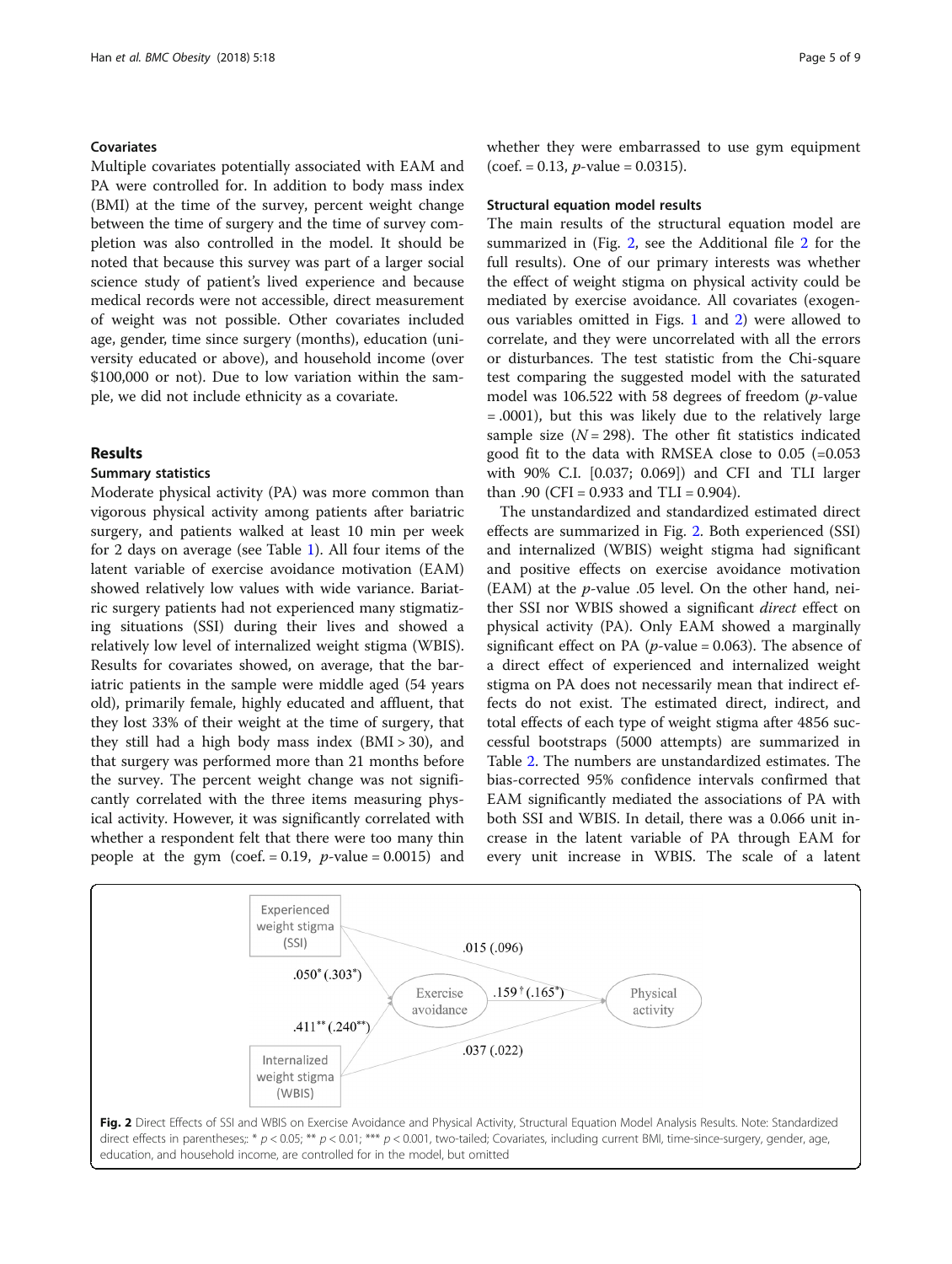<span id="page-5-0"></span>Table 2 Indirect, Direct, and Total Effects of Weight Stigma on Physical Activity, Bootstrapping Results

|                                   | Coefficient | S.F.  | Bias-corrected 99% C.L |
|-----------------------------------|-------------|-------|------------------------|
| Experienced weight stigma (SSI)   |             |       |                        |
| Indirect effect                   | 0.008       | 0.007 | [0.001; 0.030]         |
| Direct effect                     | 0.015       | 0016  | $[-0.011; 0.053]$      |
| Total effect                      | 0.023       | 0015  | [0.000: 0.058]         |
| Internalized weight stigma (WBIS) |             |       |                        |
| Indirect effect                   | 0.066       | 0.039 | [0.013:0.190]          |
| Direct effect                     | 0.037       | 0126  | $[-0.185; 0.325]$      |
| Total effect                      | 0.102       | 0.122 | $[-0.091; 0.393]$      |

 $N = 298$  and the number of completed replications = 4856 (out of 5000) requested); bold if the result is significant at the  $p$ -value 0.05 level; CI stands for confidence intervals, SE stands for standard errors; covariates, such as current BMI, weight loss, time since surgery, gender, age, education, and household income, are controlled for in the model, but omitted; the developers of Mplus recommend reporting non-significance when either the lower bound or the upper bound of the C.I. is reported as 0.000

variable is the same as the scale of the indicator with a factor loading fixed at one, so the scale of the latent variable measuring PA in our model was days per week. In other words, one unit increase in WBIS was, on average, associated with 0.066 days per week (bias-corrected 95% C.I. between 0.013 and 0.190) increase in physical activity. This indirect effect explained 64.7% of the total effect  $(=0.066/0.102*100)$ . While the magnitude of the effect size may not seem overtly substantive, comparing the lowest and the highest levels of observed WBIS in the data (ranging from 1.2 and 3.5, see Table [1](#page-2-0)) indicated a clear difference in physical activity of 0.152 days per week. EAM also mediated the association between experienced weight stigma (SSI) and PA. In detail, one unit increase in SSI was, on average, associated with 0. 008 days per week (bias-corrected 95% C.I. between 0. 001 and 0.030) increase in physical activity. This indirect effect explained 35% of the total effect (=0.008/0. 023\*100). And the standardized coefficients of two indirect effects indicate that two weight stigma indices have similar impacts on PA through EAM (see Fig. [2\)](#page-4-0).

# **Discussion**

In total, our results indicate that level of physical activity may be influenced by postoperative bariatric patients' internalized and experienced weight-related stigma via exercise avoidance. In other words, the higher the level of weight stigma a patient had when surveyed, the more likely she or he wanted to avoid exercise, and subsequently, the less physically active she or he was. Furthermore, both experienced and internalized weight stigma only indirectly, not directly, affected PA. Studies in nonbariatric populations indicate that weight stigma may significantly lower people's willingness to engage in physical activity [\[18,](#page-7-0) [20,](#page-7-0) [50](#page-8-0)]. In this sample of

postoperative patients, we identified weight stigma as a factor that may be involved in patient non-compliance with physical activity recommendations, even despite the significant postsurgical weight loss our participants reported. Considering patients and medical providers' concerns with weight recidivism after bariatric surgery, these results indicate stigma interventions may help treatment professionals identify psychosocial barriers to exercise engagement. The enduring influence of internalized weight-related stigma suggests that weightstigma interventions might help patients meet physical activity goals at any stage after surgery, even years. This study also adds to a small but growing body of research [[19,](#page-7-0) [26\]](#page-7-0) demonstrating that weight stigma has important and direct negative effects on the physical health of people living with obesity, such as exercise aversion.

Our results are consistent with those of previous studies that show for people who consider themselves overweight, higher internalized stigma generates greater sensitivity to the effects of experienced stigma, making them more likely to avoid exercising and/or placing themselves in situations where experienced stigma is more likely (e.g., jogging in public, attending gyms or fitness classes) [[18,](#page-7-0) [51](#page-8-0)]. In the context of our sample, higher levels of self-stigma cultivated by years spent living with high weight may generate far-reaching psychosocial effects that persist even despite significant weight loss following surgery, and these may manifest as a reluctance to engage in publically visible forms of activity [[25,](#page-7-0) [52\]](#page-8-0). This is particularly important given research suggesting 200–300 min of weekly physical activity (including exercise) is necessary not only to lose weight, but to maintain weight loss over the long term [[53,](#page-8-0) [54](#page-8-0)]. This is well over the often recommended 150 min of moderate-intensity physical activity to reduce health risks associated with obesity [\[55](#page-8-0)]. There are many known barriers to engagement in physical activity, the most common including lack of time or energy, health-related concerns (e.g., injury/fear of injury, poor health, or physical discomfort), lack of adequate social support (e.g., childcare, regular encouragement), lack of access to resources (e.g., gym, equipment, or training), and low exercise self-efficacy [[56](#page-8-0)–[61\]](#page-8-0). Importantly, several studies have shown a lack of motivation to be among the most prevalent reasons offered by respondents when asked why they did not engage in more physical activity [[61](#page-8-0), [62](#page-8-0)].

Our findings suggest that addressing weight stigma may help curtail this barrier. Intervention programs have successfully helped to reduce several such barriers and facilitate weight loss by targeting other psychosocial variables, such as physical activity self-efficacy or behaviors surrounding social support [\[63,](#page-8-0) [64](#page-8-0)]. Similar programs designed to reduce weight stigma may motivate bariatric surgery patients to be more physically active, which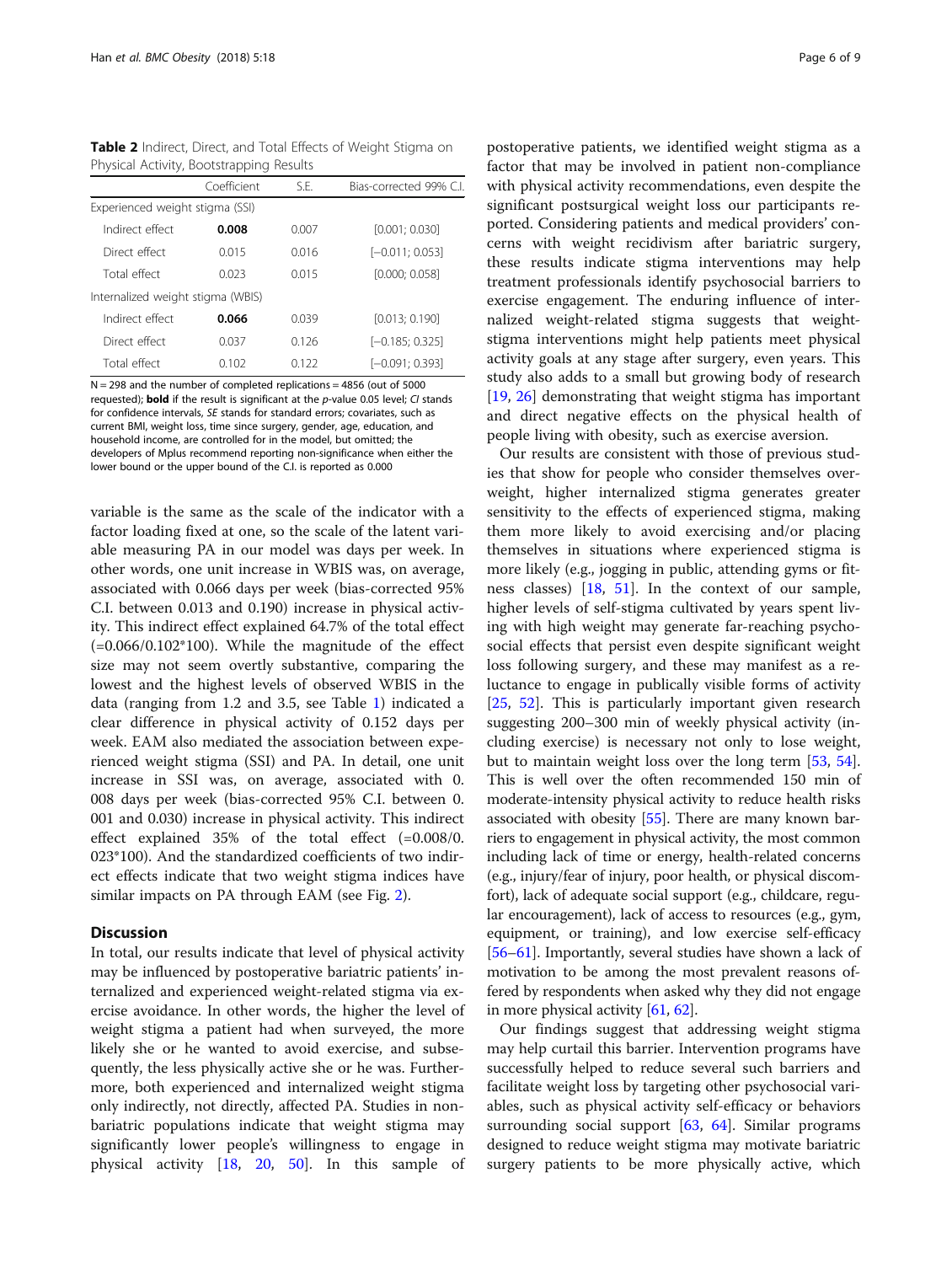would help them achieve the greater overall health benefits to be gained from surgery in combination with regular exercise. As such, medical and healthcare professionals who support bariatric surgery patients may benefit from the development of pre- and post-operative programs designed to help patients cope with the psychological stresses and trauma that arose from negative interactions surrounding body size in tandem with promoting more positive views about the body and higher exercise self-efficacy [[22](#page-7-0), [64](#page-8-0)].

These results are also important for health and fitness experts who work in public spaces, particularly nonmedical facilities like gyms and fitness centers which have, in recent decades, increasingly emphasized a holistic focus on health and fitness, of which weight loss is a part [\[65](#page-8-0)]. To fully realize these fitness goals, it is necessary for activity centers to provide a welcoming environment that limits stigmatizing situations, ensuring that people of all body types can be motivated to exercise free from both direct and indirect forms of judgement. Habitual inactivity is considered a leading cause of non-communicable disease worldwide, with many such diseases being associated with higher weight (e.g., heart disease, high blood pressure, type two diabetes, or certain types of cancer) [[66,](#page-8-0) [67\]](#page-8-0). An emphasis on cultivating stigma-free conditions in fitness centers could therefore have beneficial health outcomes for all individuals with relatively larger bodies, not just those who chose bariatric surgery as an option to manage their weight [[68\]](#page-8-0). Such reducedstigma activity centers may also lower certain barriers to physical activity and incentivize individuals to stick with long-term exercise goals even without active professional guidance.

There are several limitations to this study. First, the level of physical activity was reported in minutes as well as in days, but we could not use data reported in minutes because there were too many missing cases. Further, there remains little consensus on how to measure physical activity based on self-reported data, nor how to construct an index that reflects the combined effects of diverse activity types (e.g., vigorous and moderate physical activity and walking). Instead, a latent variable approach was used to measure physical activity based on three survey items. The World Health Organization (WHO) recommends all adults age between 18 and 65 should do at least 150 min of moderate physical activity, 75 min of vigorous physical activity, or an equivalent combination of moderate and vigorous physical activity on a weekly basis to stay healthy (more details on [http://www.](http://www.who.int/dietphysicalactivity/factsheet_adults/en) [who.int/dietphysicalactivity/factsheet\\_adults/en.](http://www.who.int/dietphysicalactivity/factsheet_adults/en) However, this validated index could not be used as a variable in the model due to missing cases and their negative effect on statistical power. In addition, over-reporting physical activity is a documented phenomenon especially among

obese respondents, meaning the low level of reported moderate and vigorous physical activity may actually have been lower [[51](#page-8-0)]. We are unsure of how systematically it was overestimated nor do we know the implication of this for the analysis. Future research could benefit from more detailed and sophisticated physical activity data collection, perhaps using passive forms of activity documentation (e.g., tracking devices, pedometers, accelerometers) that do not rely solely on self-reported estimates as these tend to be overestimated among bariatric surgery patients [[35\]](#page-8-0). Second, because this project was cross-sectional in design, the findings from these results should be interpreted and discussed in terms of associations, not necessarily causations. A longitudinal study that tracks these variables as individuals move through the treatment program (e.g., pre-surgery to several years afterward) would greatly enhance our understanding of how the relationship between selfstigma, exercise avoidance, and physical activity shifts over time, particularly at the crucial 12–24 month postsurgical window when weight loss often stalls and the 2–5 year window when many patients experience weight regain [[69\]](#page-8-0). This would highlight times at which certain interventions may be most beneficial. Additionally, research that focuses on developing interventions to help ameliorate the psychosocial effects of being/having been overweight would also be a logical extension of this work that may yield promising treatment outcomes for postsurgical patients specifically and weight-loss seeking individuals more generally. Third, BMI was calculated based on patients' self-reported height and weight at the time of survey, not objectively measured height and weight collected by trained researchers. Given consistent evidence that respondents tend to under-report weight and overreport height [[70,](#page-8-0) [71\]](#page-8-0), this is a potential limitation of the study. However, bariatric surgery patients may be more accurate in self-reporting BMI than are other populations [[70](#page-8-0)]. Last, there was a wide range of time between surgery and survey across the study participants. There might be a significant difference in observed patterns of weight stigma, exercise avoidance, and physical activity between patients who recently underwent surgery and those who did so many years ago. Subgroup analysis could not be conducted with the data due to a relatively small sample size limiting statistical power of the analysis.

# Conclusion

This study provides additional evidence that weightrelated stigma has a likely effect on an individual's capacity to lose and maintain weight via physical activity, even when they are otherwise highly motivated to do so. While more research is needed, our findings suggest that a therapeutic program designed to reduce deeply held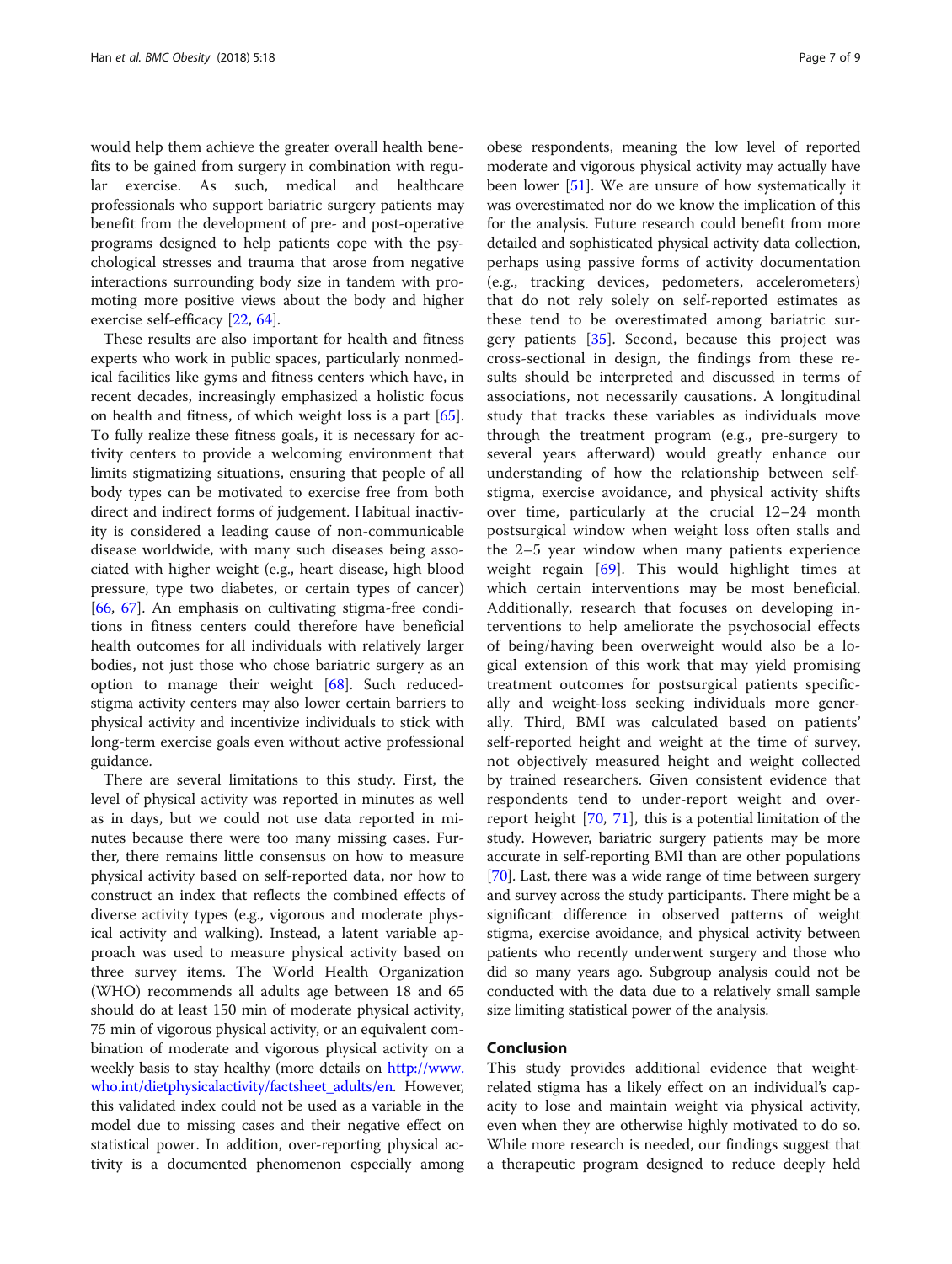<span id="page-7-0"></span>feelings of weight-related stigma and working to create judgement-free exercise spaces may indirectly improve weight loss by decreasing an individual's reluctance to engage in physical activity. Stigma-focused programs may therefore be a helpful complement the many nutrition- and exercised-focused programs traditionally offered to bariatric surgery patients.

# Additional files

[Additional file 1:](https://doi.org/10.1186/s40608-018-0195-3) Items used to construct the WBIS Index (DOCX 13 kb) [Additional file 2:](https://doi.org/10.1186/s40608-018-0195-3) a. Structural Model, Structural Equation Model Analysis Results. b. Measurement Model, Structural Equation Model Analysis Results (DOCX 19 kb)

#### Abbreviations

BMI: Body mass index; EAM: Exercise avoidance motivation; FIML: Full information maximum likelihood; MVPA: Moderate-to-vigorous physical activity; PA: Physical activity; SEM: Structural equation model; SSI: Stigmatizing situations inventory; WBIS: Weight bias internalization scale

#### Acknowledgements

We thank the Mayo Clinic Survey Research Center, Sarah Trainer, James Levine, Danielle Raves, Elizabeth Kurtz, Deborah Williams, and Erika Jermé for their various contributions to this study.

#### Funding

This research was supported by an award to the Obesity Solutions initiative by The Virginia G Piper Charitable Trust.

#### Availability of data and materials

Please contact the corresponding author for data access. Access to patient data files will require additional IRB approvals.

#### Authors' contributions

The authors' responsibilities were as follows – AB and AW designed the research study (including tools, sampling, ethics); SH managed the survey data and designed and conducted initial analysis with input from AB; GA assisted with re-analyses. All authors drafted, read, and approved the final manuscript; SH had primary responsibility for final content.

#### Ethics approval and consent to participate

The Institutional Review Boards of Arizona State University and the Mayo Clinic both reviewed and approved the human subject protections applied in this study. All participants provided written informed consents prior to data collection.

#### Competing interests

The authors declare that they have no competing interests.

# Publisher's Note

Springer Nature remains neutral with regard to jurisdictional claims in published maps and institutional affiliations.

#### Author details

<sup>1</sup>Mayo Clinic/Arizona State University Obesity Solutions, 1000 Cady Mall Suite 164, Tempe, AZ 85287, USA. <sup>2</sup>School of Human Evolution and Social Change, Arizona State University, 900 Cady Mall, Tempe, AZ 85287, USA.

#### Received: 26 January 2017 Accepted: 2 May 2018 Published online: 02 July 2018

### References

1. Myers A, Rosen JC. Obesity stigmatization and coping: relation to mental health symptoms, body image, and self-esteem. Int J Obes. 1999;23:221–30.

- 3. Papadopoulos S, Brennan L. Correlates of weight stigma in adults with overweight and obesity: a systematic literature review. Obesity. 2015;23: 1743–60.
- 4. Puhl RM, Heuer CA. Obesity stigma: important considerations for public health. Am J Public Health. 2010;100:1019–28.
- 5. Puhl RM, Heuer CA. The stigma of obesity: a review and update. Obesity. 2009;17:941–64.
- 6. Hatzenbuehler ML, Keyes KM, Hasin DS. Associations between perceived weight discrimination and the prevalence of psychiatric disorders in the general population. Obesity. 2009;17:2033–9.
- 7. Puhl RM, Brownell KD. Confronting and coping with weight stigma: an investigation of overweight and obese adults. Obesity. 2006;14:1802–15.
- 8. Haines J, Neumark-Sztainer D, Eisenberg ME, Hannan PJ. Weight teasing and disordered eating behaviors in adolescents: longitudinal findings from project EAT (eating among teens). Pediatrics. 2006;117: e209–15.
- 9. Hackman J, Maupin J, Brewis A. Weight-related stigma is a significant psychosocial stressor in developing countries: evidence from Guatemala. Soc Sci Med. 2016;161:55–60.
- 10. Lewis S, Thomas SL, Blood RW, Castle DJ, Hyde J, Komesaroff PA. How do obese individuals perceive and respond to the different types of obesity stigma that they encounter in their daily lives? A qualitative study. Soc Sci Med. 2011;73:1349–56.
- 11. Li W, Rukavina P. A review on coping mechanisms against obesity bias in physical activity/education settings. Obes Rev. 2009;10:87–95.
- 12. Corrigan PW, Watson AC. The paradox of self-stigma and mental illness. Clin Psychol. 2002;9(1):35–53.
- 13. Corrigan PW, Watson AC, Barr L. The self–stigma of mental illness: implications for self–esteem and self–efficacy. J Soc Clin Psychol. 2006; 25(8):875–84.
- 14. Puhl RM, Moss-Racusin CA, Schwartz MB. Internalization of weight bias: implications for binge eating and emotional well-being. Obesity. 2007; 15(1):19–23.
- 15. Carels RA, Young KM, Wott CB, Harper J, Gumble A, Oehlof MW, Clayton AM. Weight bias and weight loss treatment outcomes in treatment-seeking adults. Ann Behav Med. 2009;37(3):350–5.
- 16. Tomiyama AJ. Weight stigma is stressful. A review of evidence for the cyclic obesity/weight-based stigma model. Appetite. 2014;82:8–15.
- 17. Mensinger JL, Calogero RM, Tylka TL. Internalized weight stigma moderates eating behavior outcomes in women with high BMI participating in a healthy living program. Appetite. 2016;102:32–43.
- 18. Vartanian LR, Novak SA. Internalized societal attitudes moderate the impact of weight stigma on avoidance of exercise. Obesity. 2011;19:757–62.
- 19. Brewis AA. Stigma and the perpetuation of obesity. Soc Sci Med. 2014; 118:152–8.
- 20. Vartanian LR, Shaprow JG. Effects of weight stigma on exercise motivation and behavior a preliminary investigation among college-aged females. J Health Psychol. 2008;13:131–8.
- 21. Pearl RL, Puhl RM, Dovidio JF. Differential effects of weight bias experiences and internalization on exercise among women with overweight and obesity. J Health Psychol. 2015;20:1626–32.
- 22. Mensinger JL, Meadows A. Internalized weight stigma mediates and moderates physical activity outcomes during a healthy living program for women with high body mass index. Psychol Sport Exerc. 2017;30: 64–72.
- 23. Hübner C, Baldofski S, Zenger M, Tigges W, Herbig B, Jurowich C, Kaiser S, Dietrich A, Hilbert A. Influences of general self-efficacy and weight bias internalization on physical activity in bariatric surgery candidates. Surg Obes Relat Dis. 2015;11(6):1371–6.
- 24. Major B, Eliezer D, Rieck H. The psychological weight of weight stigma. Soc Psychol Personal Sci. 2012;3:651–8.
- 25. Granberg EM. Now my 'old self' is thin: stigma exits after weight loss. Soc Psychol Q. 2011;74:29–52.
- 26. Wott CB, Carels RA. Overt weight stigma, psychological distress and weight loss treatment outcomes. J Health Psychol. 2010;15(4):608–14.
- 27. Corrigan PW, Larson JE, Ruesch N. Self-stigma and the "why try" effect: impact on life goals and evidence-based practices. World Psychiatry. 2009;8(2):75–81.